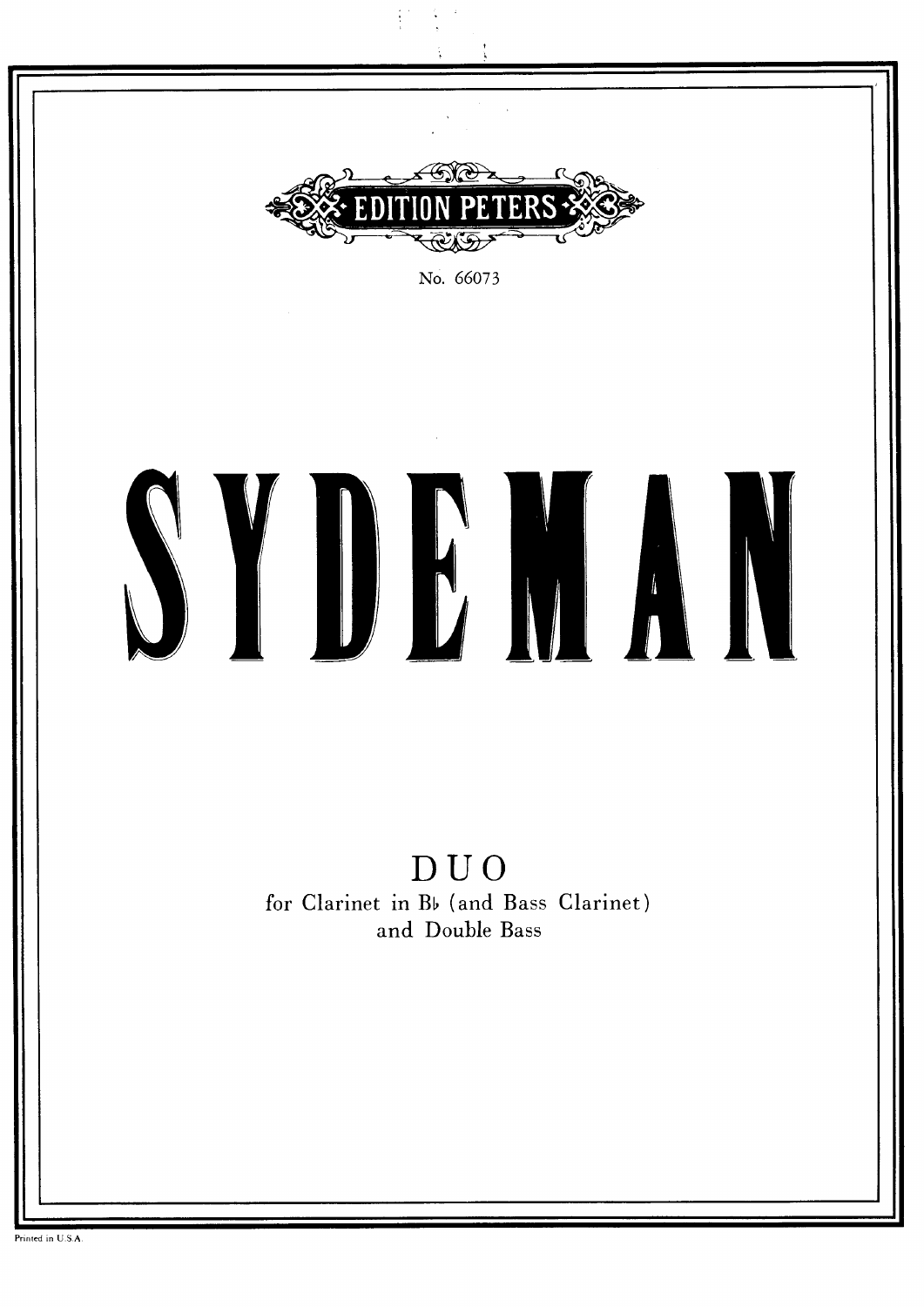DUO for Clarinet in Bb (and Bass Clarinet) and Double Bass

I

duration: <sup>10</sup> minutes

## WILLIAM SYDEMAN



Copyright O 1967 by C. F. Peters Corporation 373 Park Avenue South, New York, N. Y. 10016 International Copyright Secured. All Rights Reserved. Alle Rechte votbehalten.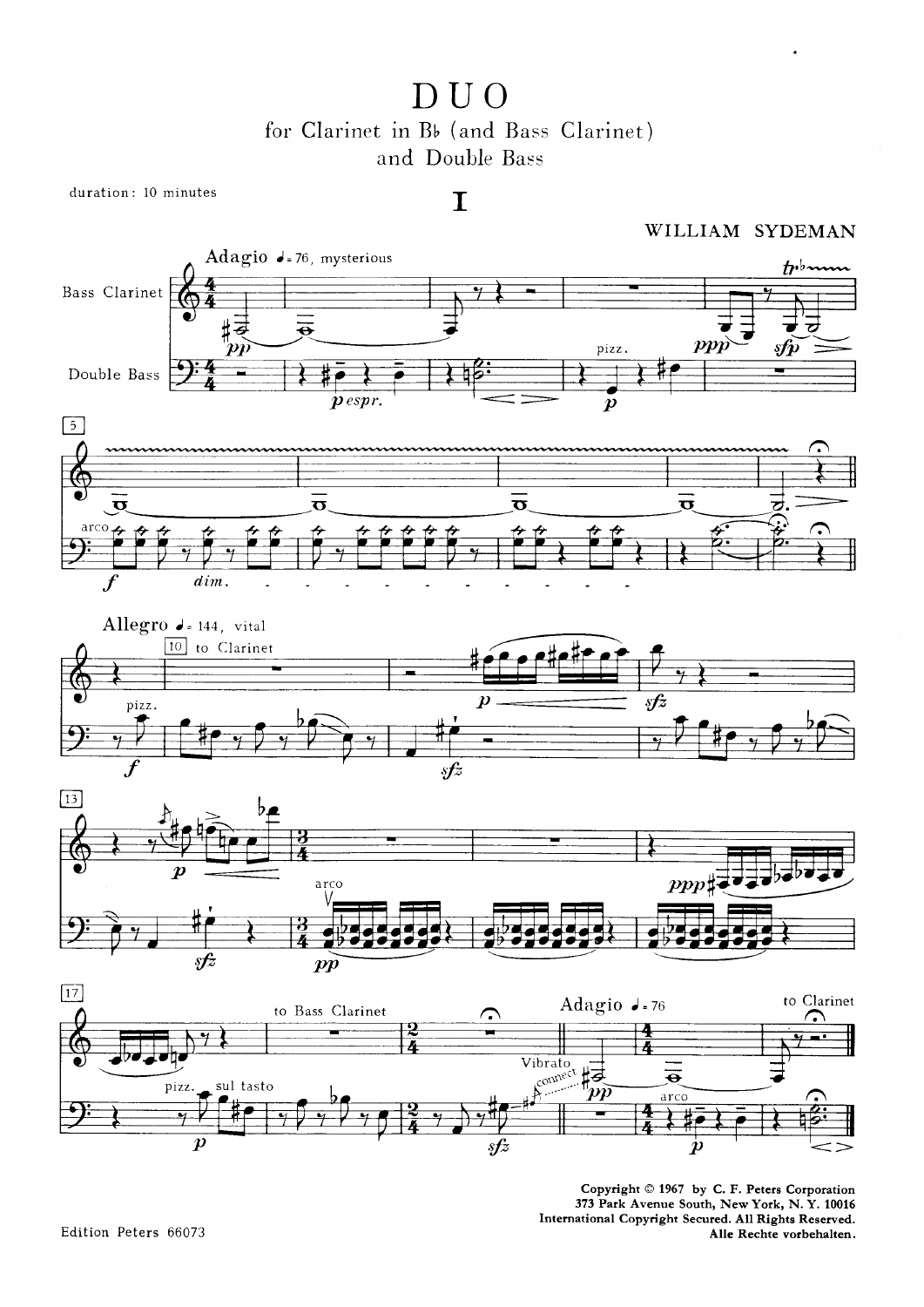









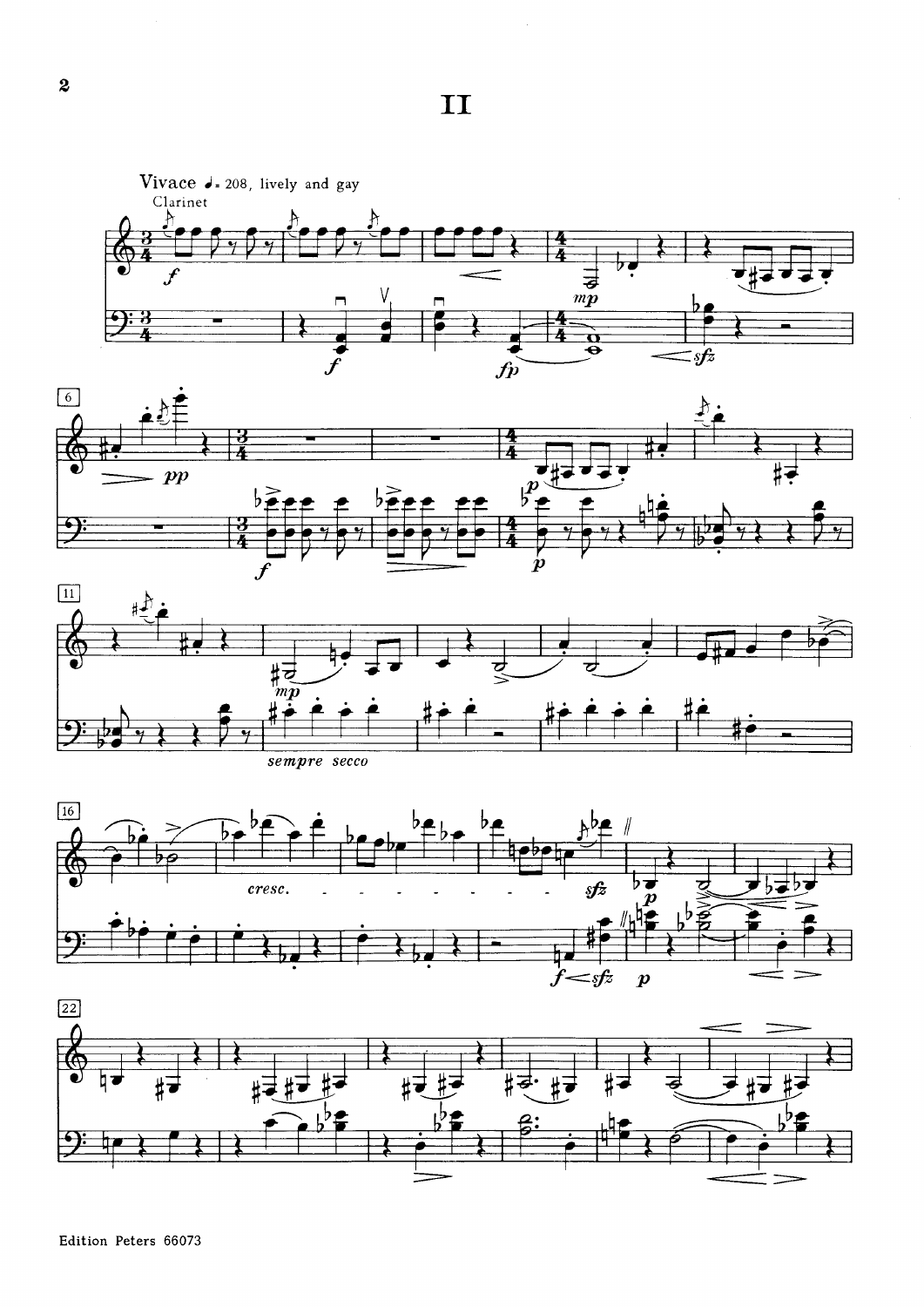





III





Edition Peters 66073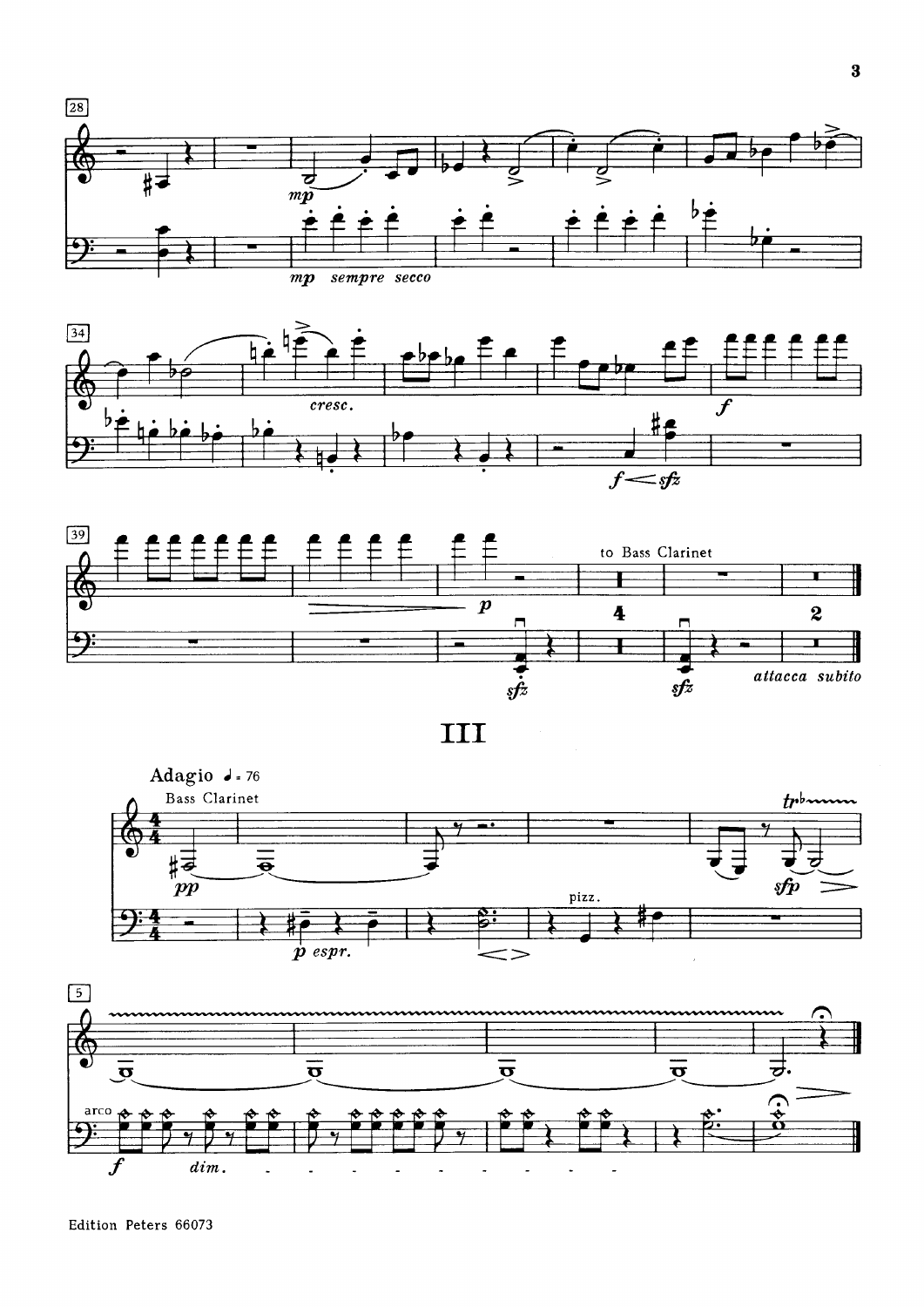IV









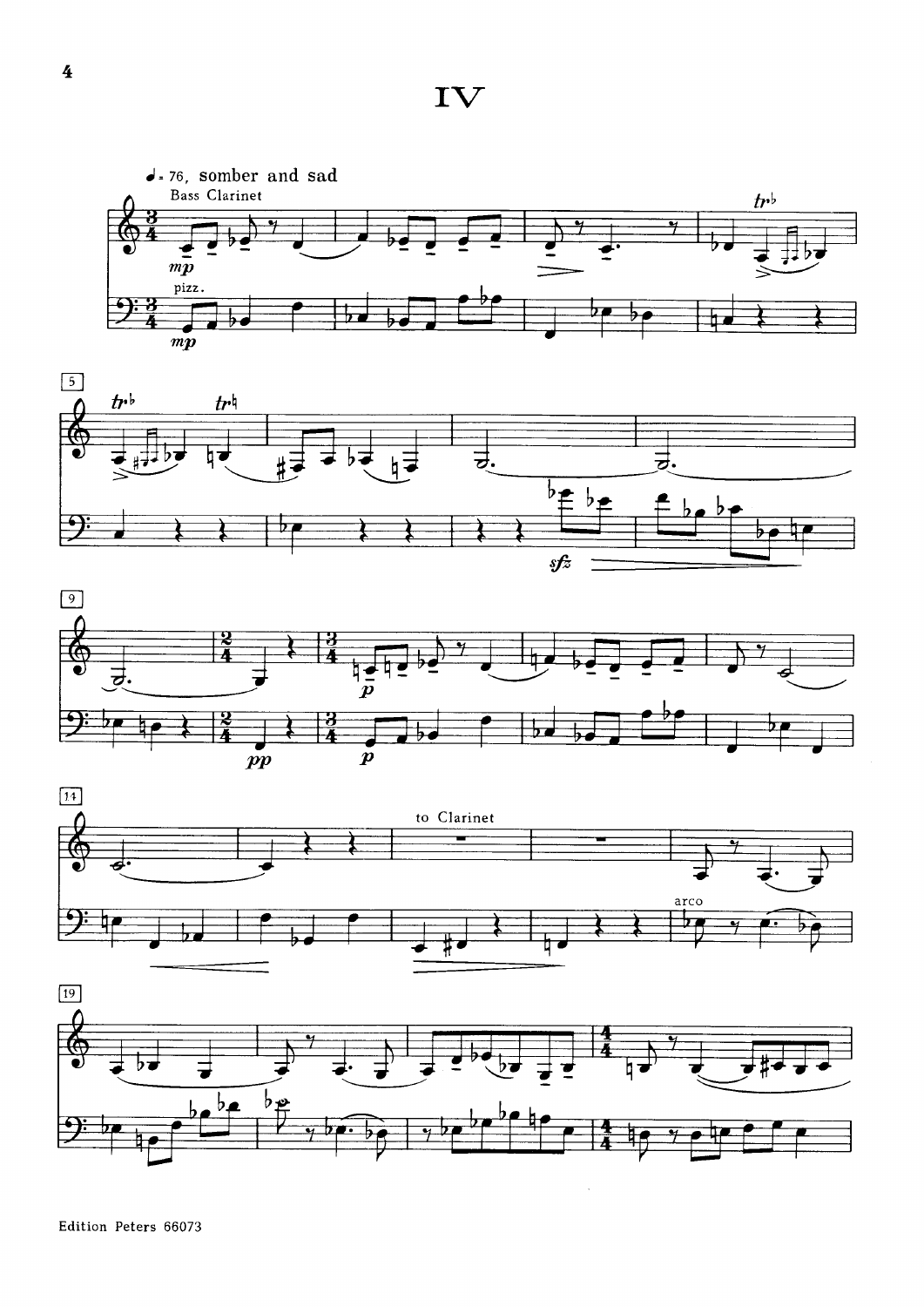

 $\overline{\mathbf{5}}$ 







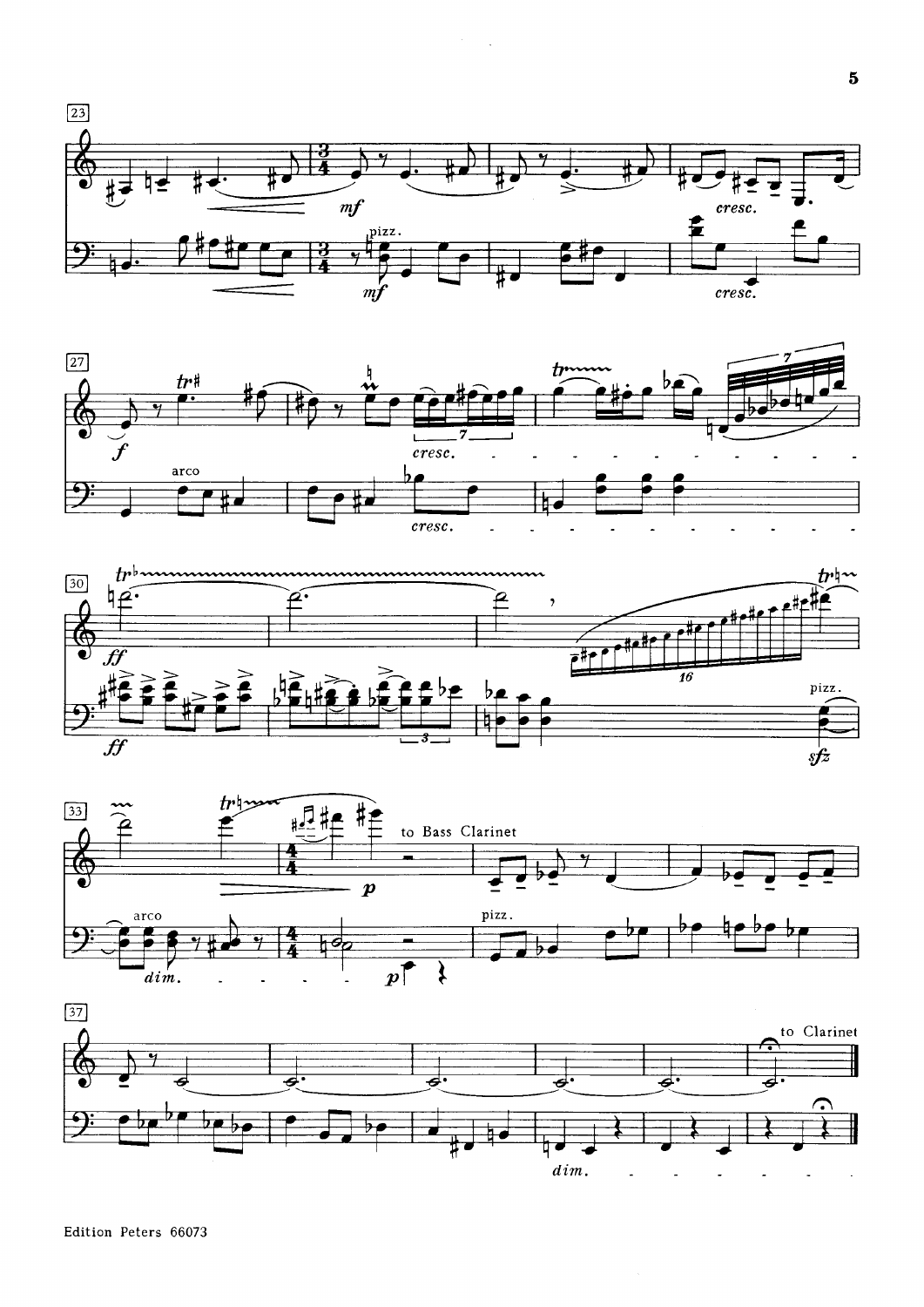

 $\bm{\nabla}$ 







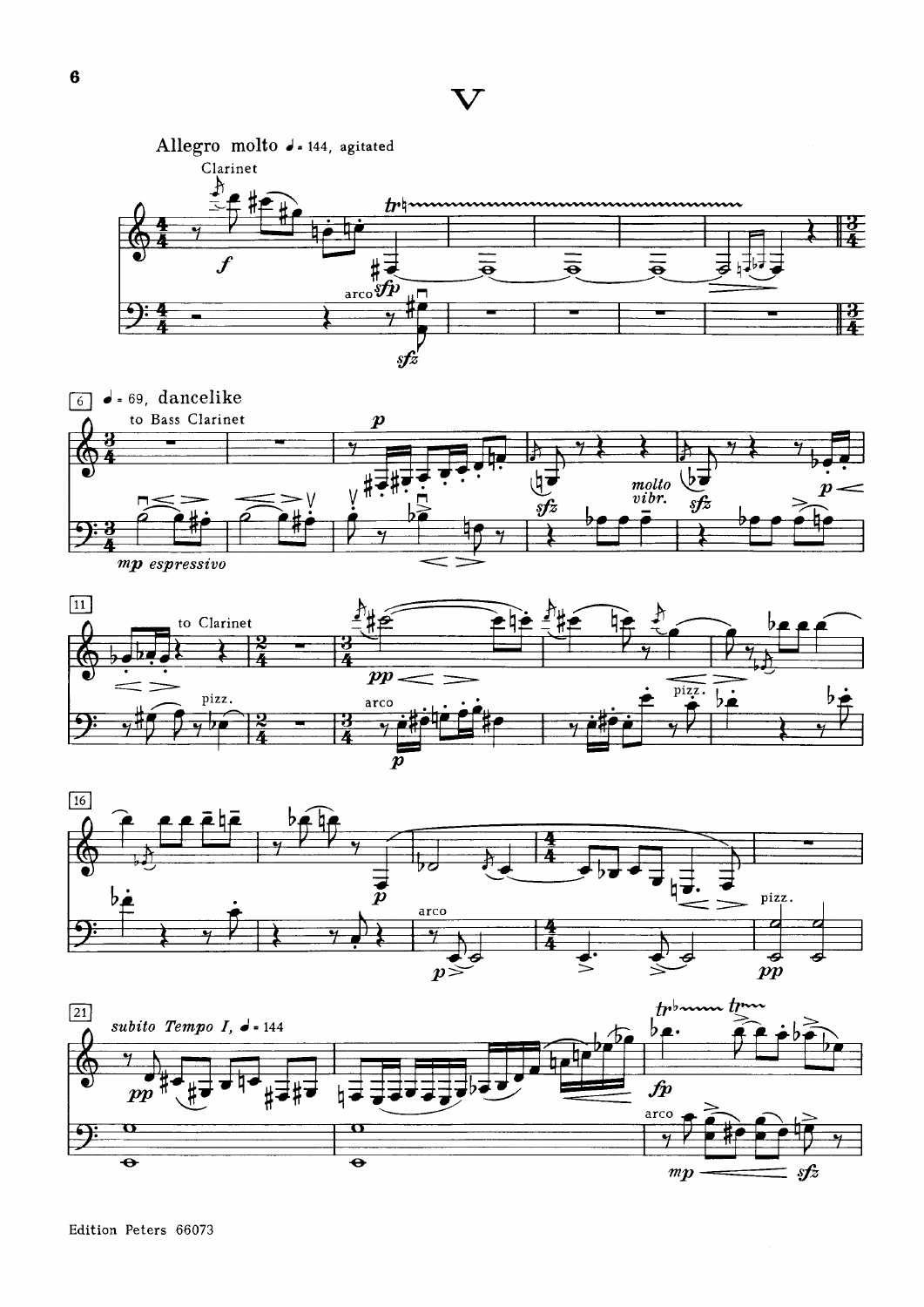









 $\overline{7}$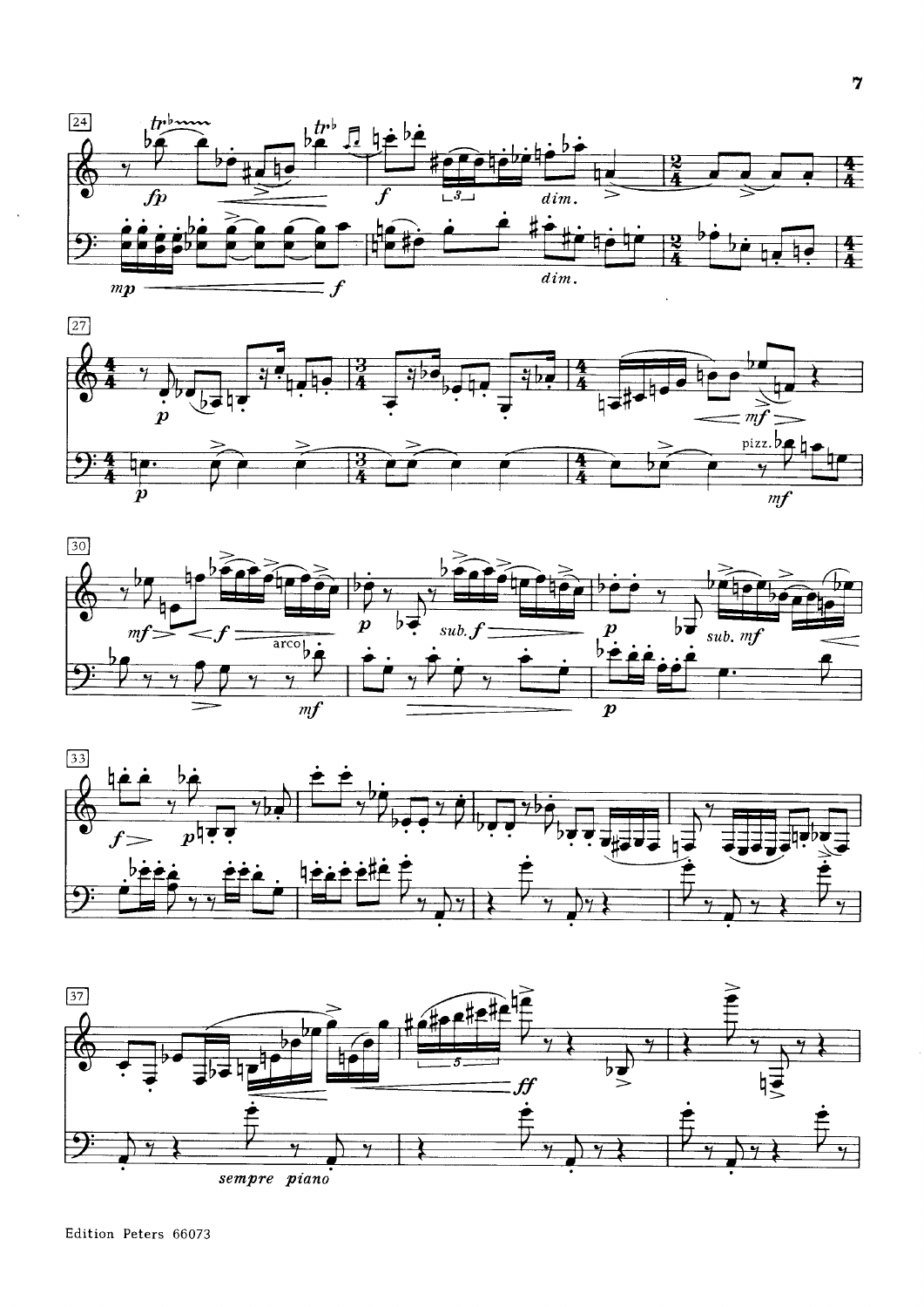